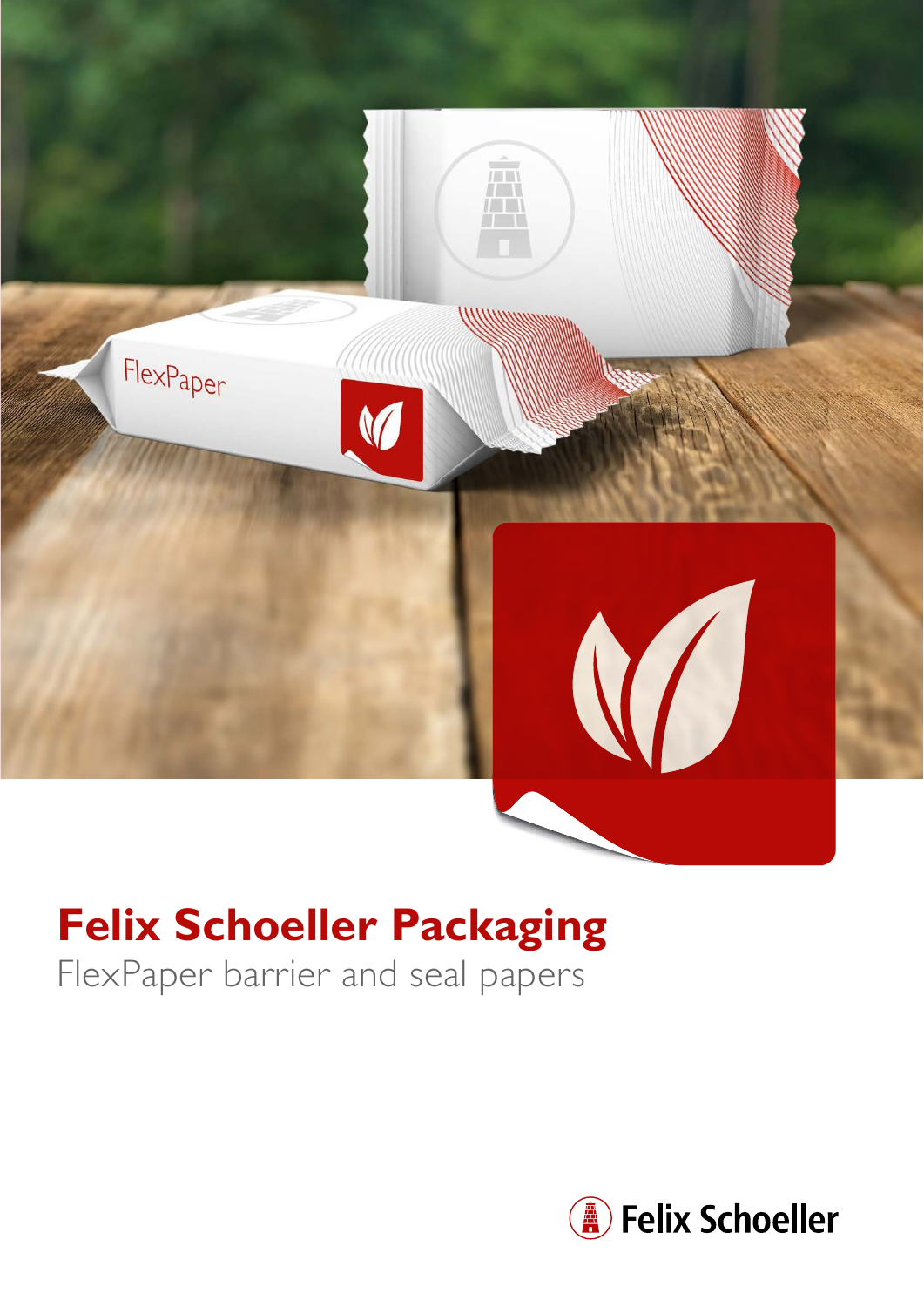

**Recyclable paper composites with individually adjustable barrier properties and seal strengths.**

### **Product properties**

- **•** Paper composites manufactured using a multilayer co-extrusion process
- Multilayer extrusion allows different barrier properties and seal strengths to be precisely reproduced
- Extrusion with standard polymers
- Lidding films and pouches (FFS packaging, vertical/horizontal) suitable for further processing on standard packaging machines
- Optimum print results in flexo and gravure printing as well as on HP Indigo and inkjet digital presses
- With varying paper content depending on the packaging requirements

### **Your benefits**

**•** The products combine the protective properties of plastics with the eco-friendliness of paper

 $ex$ Paper

- **•** Natural feel and an ecological eye-catcher at the point of sale (POS)
- **•** Made with sustainable raw materials: use von FSC®-certified pulps from sustainably managed forests
- **•** Ideally suitable for a range of products, such as chilled, frozen and dry foods as well as non-food products
- **•** Recyclable



#### **FlexPaper barrier FlexPaper seal**

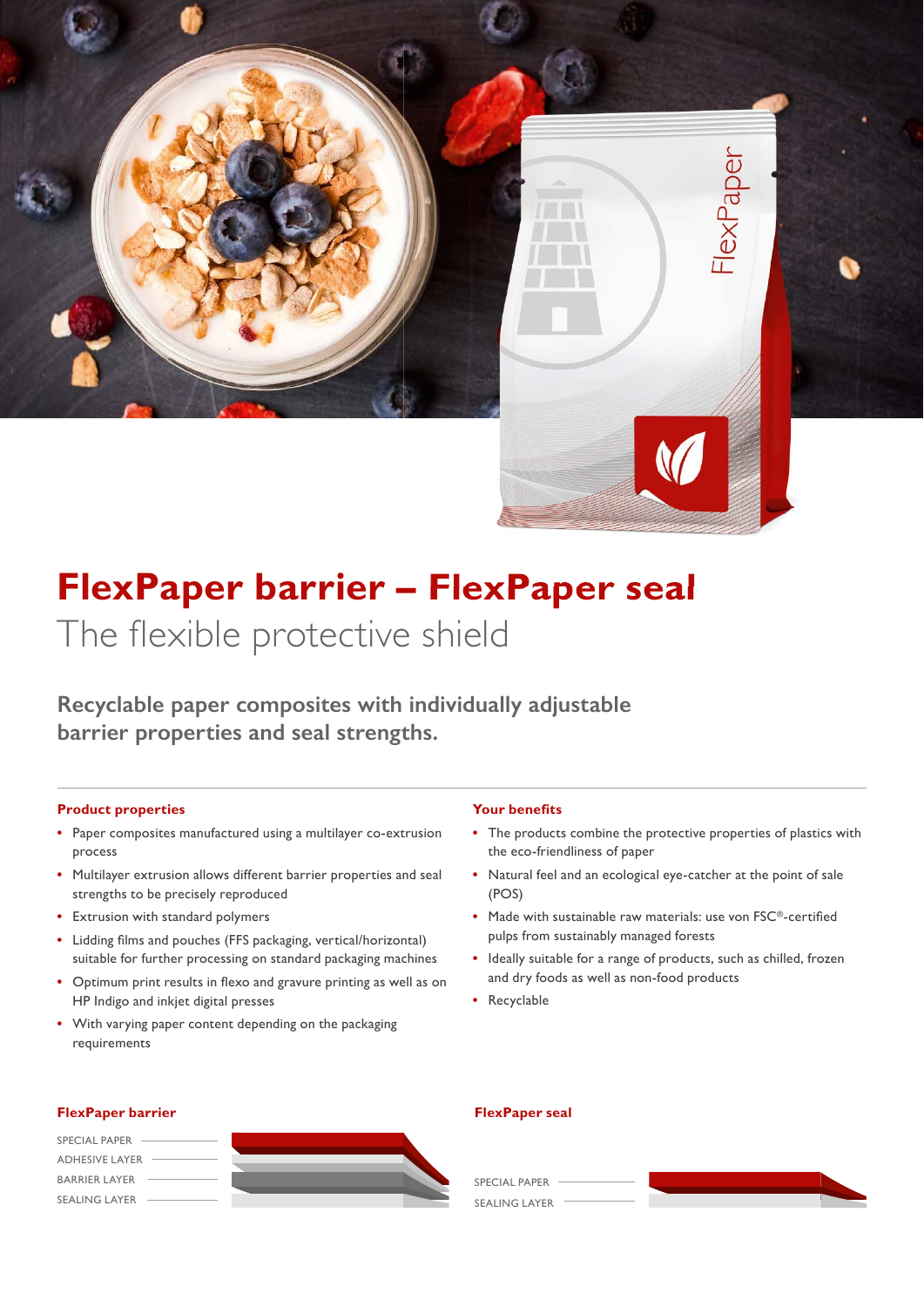## **Our packaging solutions**  for optimal protection of your products.







#### **Sustainability**

The environment-friendly paper base, made from renewable FSC®-certified pulps, provides a sustainable packaging experience.



## **Flexo/gravure printing**

The surface quality of our flexible paper composites gives you first-class results with the traditional packaging printing processes – flexo and gravure printing.



## **Water vapour barrier**

Simple to moderately effective water vapour barriers can be individually adjusted to your requirements.



## **Haptics**

The printed paper surface offers you the look and feel of a natural product at the POS.



## **Gas barrier**

Gas and oxygen barrier properties can be optimised to your exact requirements. This saves valuable resources and provides as much protection for your product as needed.



## **Grease proof**

The paper composite provides a barrier to grease in line with your requirements.



## **Inkjet printing**

We are the first paper manufacturer to offer all of our paper composites either with inkjet printability or optimised for HP Indigo digital printing. This allows you to realise very small batches and individualisation.



## **Light protection**

Using paper as a component in the packaging composite gives your packaging 'green' protection against light that then no longer has to be generated by printing inks.



**Seal strength**

Processing of our paper composites is optimised for the respective type of packaging and the packaging process, including adjustable seal strengths.